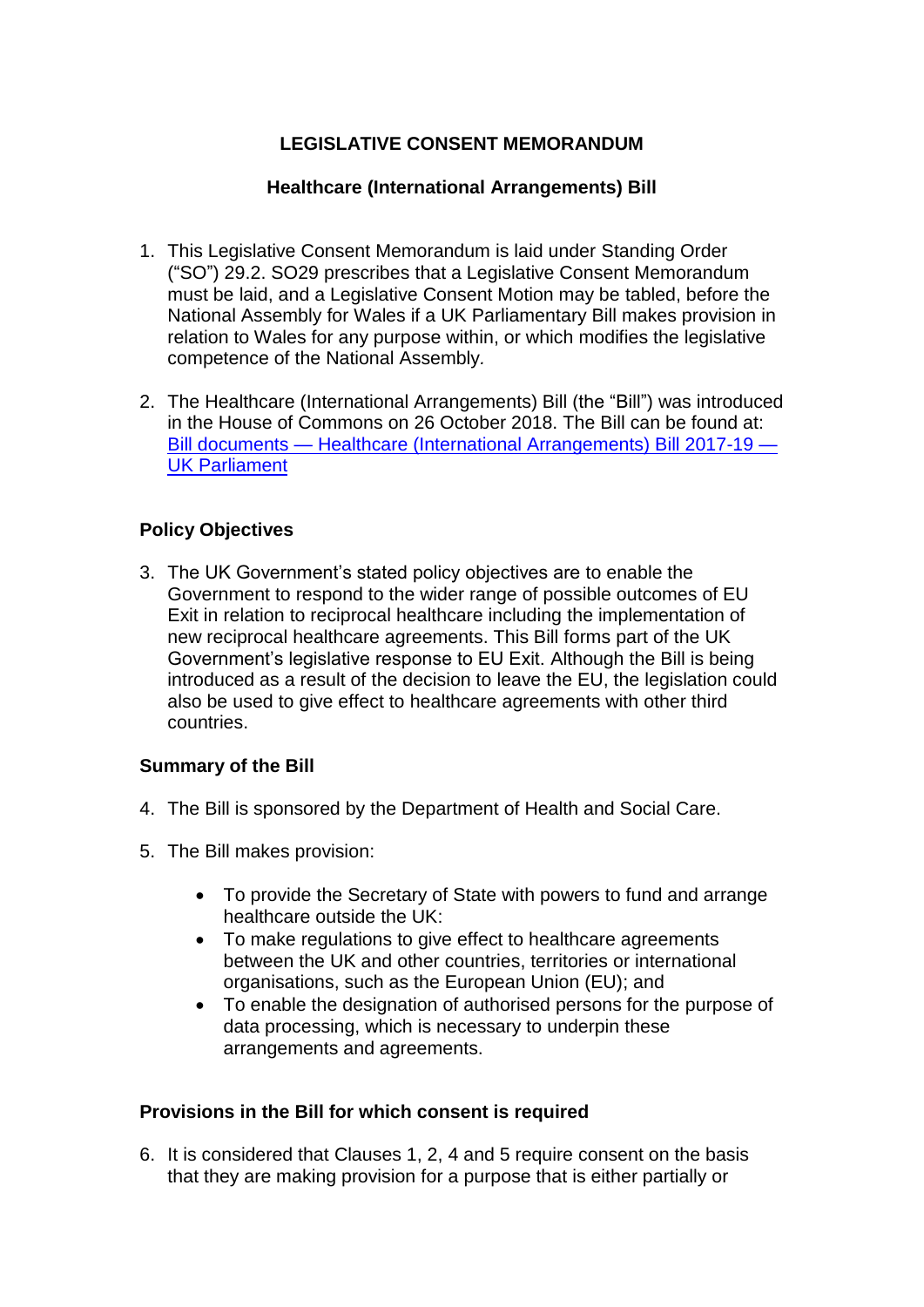wholly within the Assembly's legislative competence as they relate to health. (Clauses 3 and 6 make provision about interpretation, extent and commencement for the purposes of the other clauses in the Bill for which consent is required.)

- 7. **Clause 1** –provides the Secretary of State with a power to make payments and to arrange for payments to be made to fund healthcare outside of the UK.
- 8. Should new reciprocal healthcare arrangements be similar to current EU arrangements this could include, amongst other things, funding healthcare for state pensioners living outside the UK, providing healthcare for UK residents visiting countries outside the UK, funding healthcare for posted workers and funding for UK residents to receive planned treatment in other countries.
- 9. **Clause 2** provides the Secretary of State with powers to make regulations in relation to Clause 1, in connection with the provision of healthcare outside the UK, and to give effect to healthcare agreements.
- 10.It is envisaged that should the UK exit the EU in a deal scenario, this power would enable the implementation of future healthcare arrangements with the EU, individual Member States or third countries from January 2021 onwards. In a no deal scenario, then this would enable the UK Government to give effect to new reciprocal healthcare arrangements on or after exit day.
- 11.Whilst it is for the UK to make bilateral or multilateral agreements with other territories and international organisations, the Assembly may legislate for the purpose of observing and implementing the UK's international obligations relating to devolved matters, such as healthcare.
- 12.**Clause 4**  provides powers to enable authorised persons to process personal data to facilitate reciprocal healthcare arrangements.
- 13.It may be necessary for authorised persons to share personal data, including medical data, with equivalent persons or bodies overseas to facilitate any reciprocal healthcare arrangements. Currently EU law provides the necessary powers to do this. This data processing gateway would support the operation of payments and arrangements for healthcare outside the UK provided for under Clause 1.
- 14.**Clause 5 –** provides a power to amend, repeal or revoke primary legislation, including a Measure or Act of the Assembly, for the purpose of conferring functions on the Secretary of State or any other person, or to give effect to a healthcare agreement.
- 15.Consent is required for these provisions as they fall within the legislative competence of the National Assembly for Wales in so far as they relate to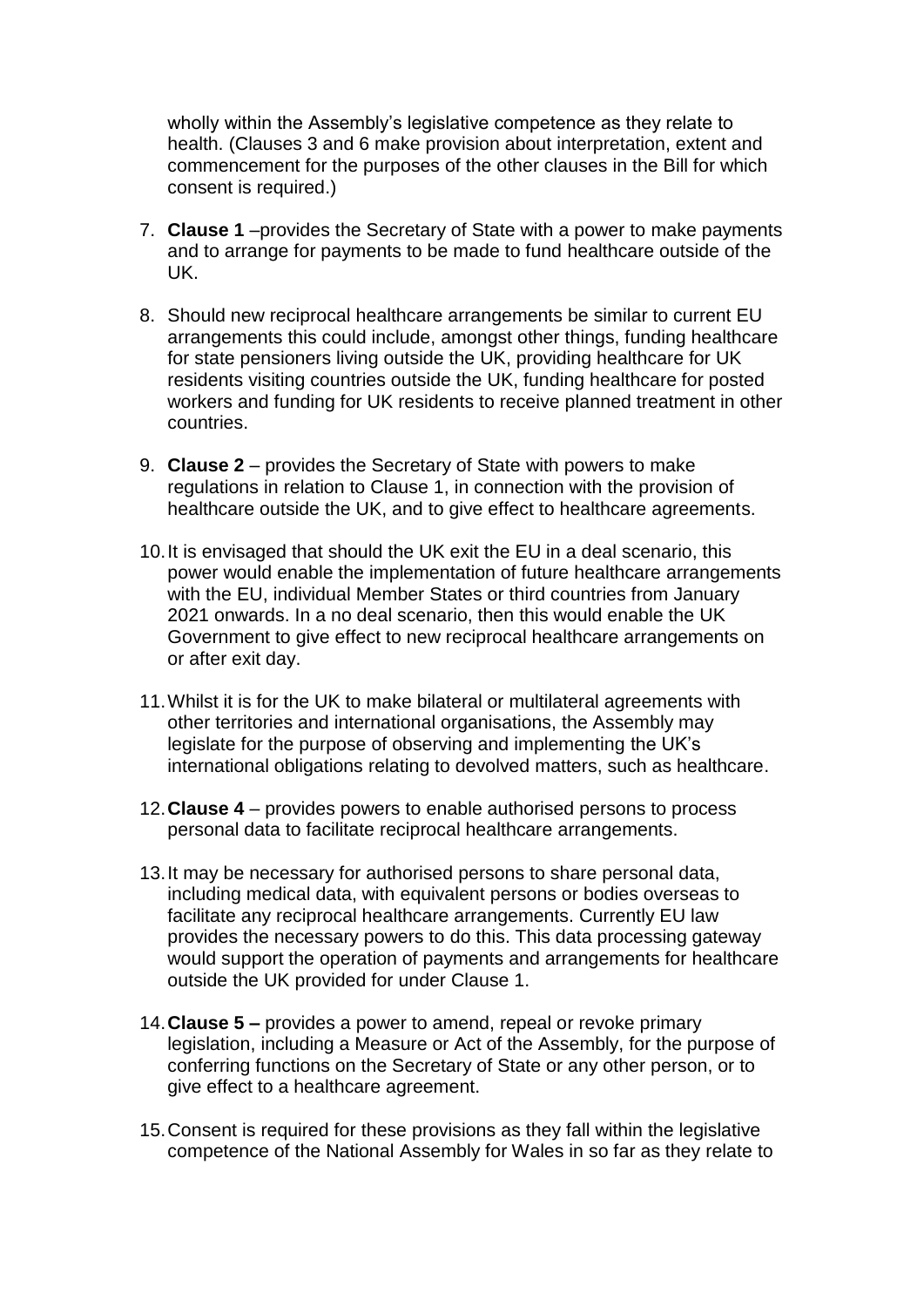health and the observance and implementation of international obligations relating to healthcare.

## **Reasons for making these provisions for Wales in the Healthcare (International Arrangements) Bill**

- 16. The Welsh Government agrees that following EU Exit, legislation is necessary to make provision for reciprocal healthcare arrangements to give certainty and assurance to UK residents. These arrangements allow individuals to travel, work and receive treatment outside of the UK where this may not be otherwise possible. In the case of a no deal exit from the EU, it will be important to provide assurances for residents as soon as possible. There is, therefore, urgency to the timing of the Bill and the legislation made under it.
- 17.While the Welsh Government believes that there are benefits to having a UK-wide approach, any healthcare agreement entered into on behalf of the UK will affect the NHS in Wales and this legislation will therefore have a significant impact on a devolved policy area.
- 18.There are therefore outstanding concerns about the extent to which the Welsh Government will be involved in informing and shaping the healthcare agreements to be delivered under the Bill which will impact on the NHS in Wales. Whether or not legislative consent should be given, therefore, needs to be considered in light of legislative and non-legislative assurances given by the UK Government to ensure that the Welsh Government is involved in matters that affect devolved areas in Wales.
- 19.Further work to resolve our concerns will continue during the Bill's passage through Parliament and a supplementary Legislative Consent Memorandum will be brought forward if required.

# **Financial implications**

- 20.There are financial costs associated with reciprocal healthcare arrangements. These costs relate to arranging to pay for the treatment of UK residents abroad and to providing healthcare for non residents in the UK. There could be increased or decreased costs depending on the number of countries with which the UK establishes reciprocal healthcare arrangements and the nature of these agreements.
- 21.Lord O'Shaughnessy wrote to the Cabinet Secretary for Health and Social Services on 26 October to give assurances that there will be no additional costs to the devolved administrations associated with the Bill. The Welsh Government is seeking clarification as to how this assurance will be provided for.

#### **Conclusion**